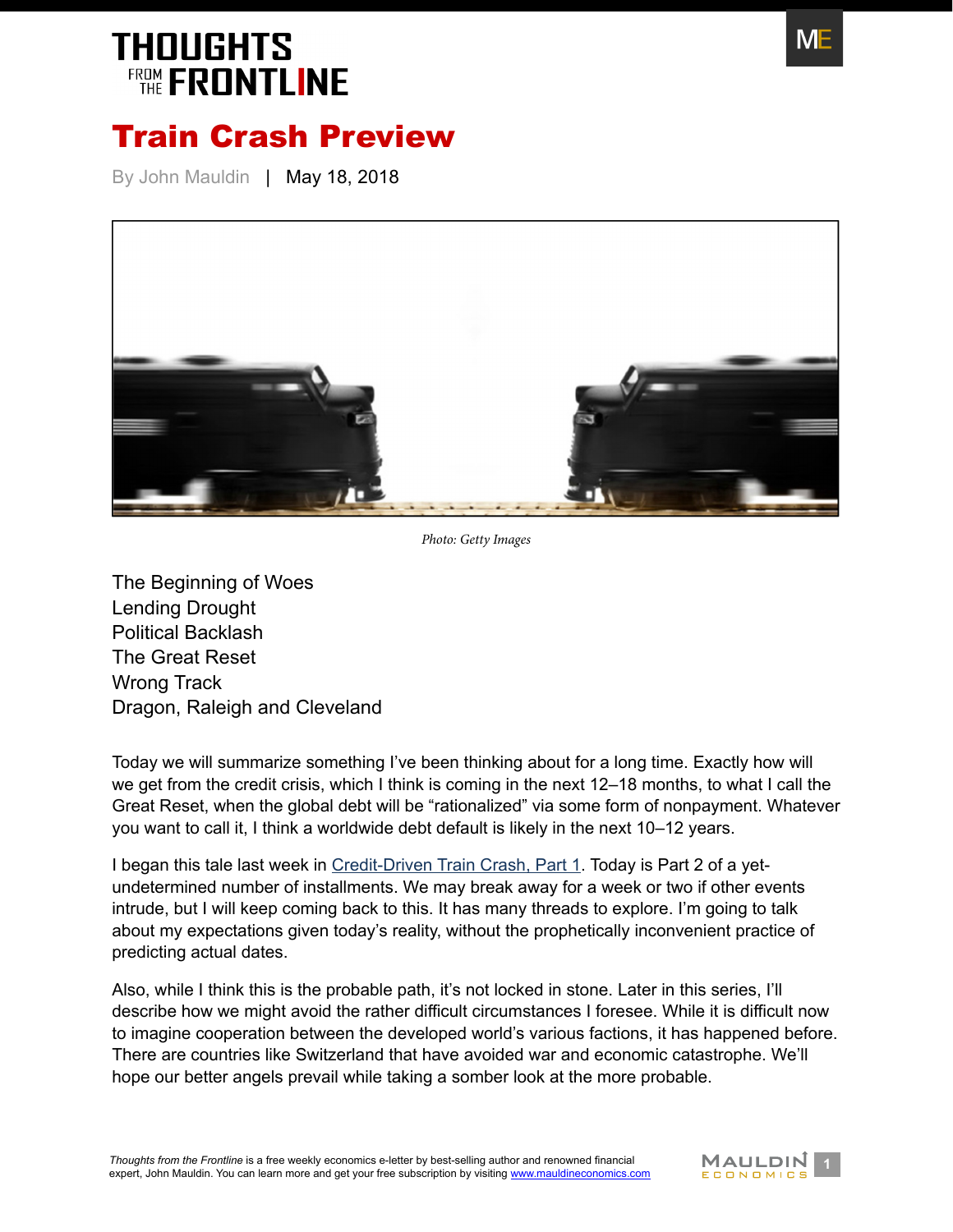

The experts who investigate transport disasters, crimes, and terror incidents usually create a chronology of events. Reading them in hindsight can be haunting—you know what's coming and you want to scream, "Don't do that!" But of course, it's too late.

We do something similar in economics when we look back at past recessions and market crashes. The causes seem obvious and we wonder why people didn't see it at the time. In fact, some people usually *did* see it at the time, but excessive exuberance by the crowds and willful ignorance among the powerful drowned out their warnings. I've been in that position myself and it is quite frustrating.

As I outlined this, the steps seemed to fall in four stages. I've dubbed them:

- The Beginning of Woes
- Lending Drought
- Political Backlash
- The Great Reset

Again, the precise route and speed are uncertain, but the probable destination is not. Consider this a kind of "road map" to orient us for the journey. Now, let's look at each stage.

#### <span id="page-1-0"></span>**The Beginning of Woes**

Last week, I described how legendary railroad engineer Casey Jones was barreling along when an unexpected train appeared ahead. He saved his passengers at the cost of his own life. Today's high-yield bond market has no such hero, and I think the crisis will begin there.

The problem will be what I mentioned last week: massive illiquidity. Trading can and will dry up in a heartbeat at the very time people want to sell. In late 2008, the high-yield bond benchmarks lost a third of their value within a few weeks, and many individual bond issues lost much more, in large part because buyers disappeared.

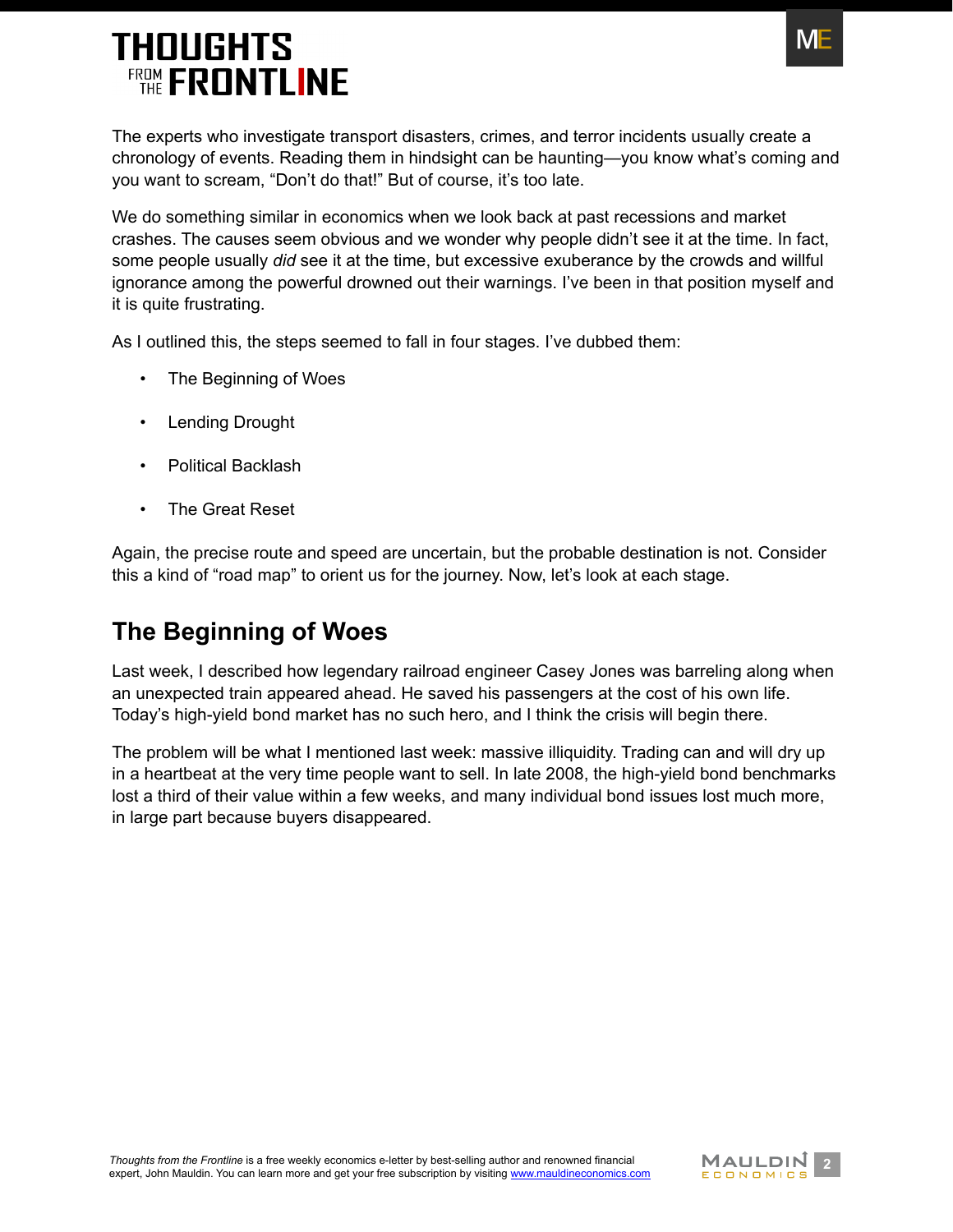

The same thing happened in the dot-com recession, though not quite as dramatically. There were still several whipsaws and a particularly terrible month in June 2002.



**3** *Thoughts from the Frontline* is a free weekly economics e-letter by best-selling author and renowned financial **MAULDIN** 3<br>
expert, John Mauldin. You can learn more and get your free subscription by visiting www.mauld expert, John Mauldin. You can learn more and get your free subscription by visiting [www.mauldineconomics.com](http://www.mauldineconomics.com/subscribe)



ME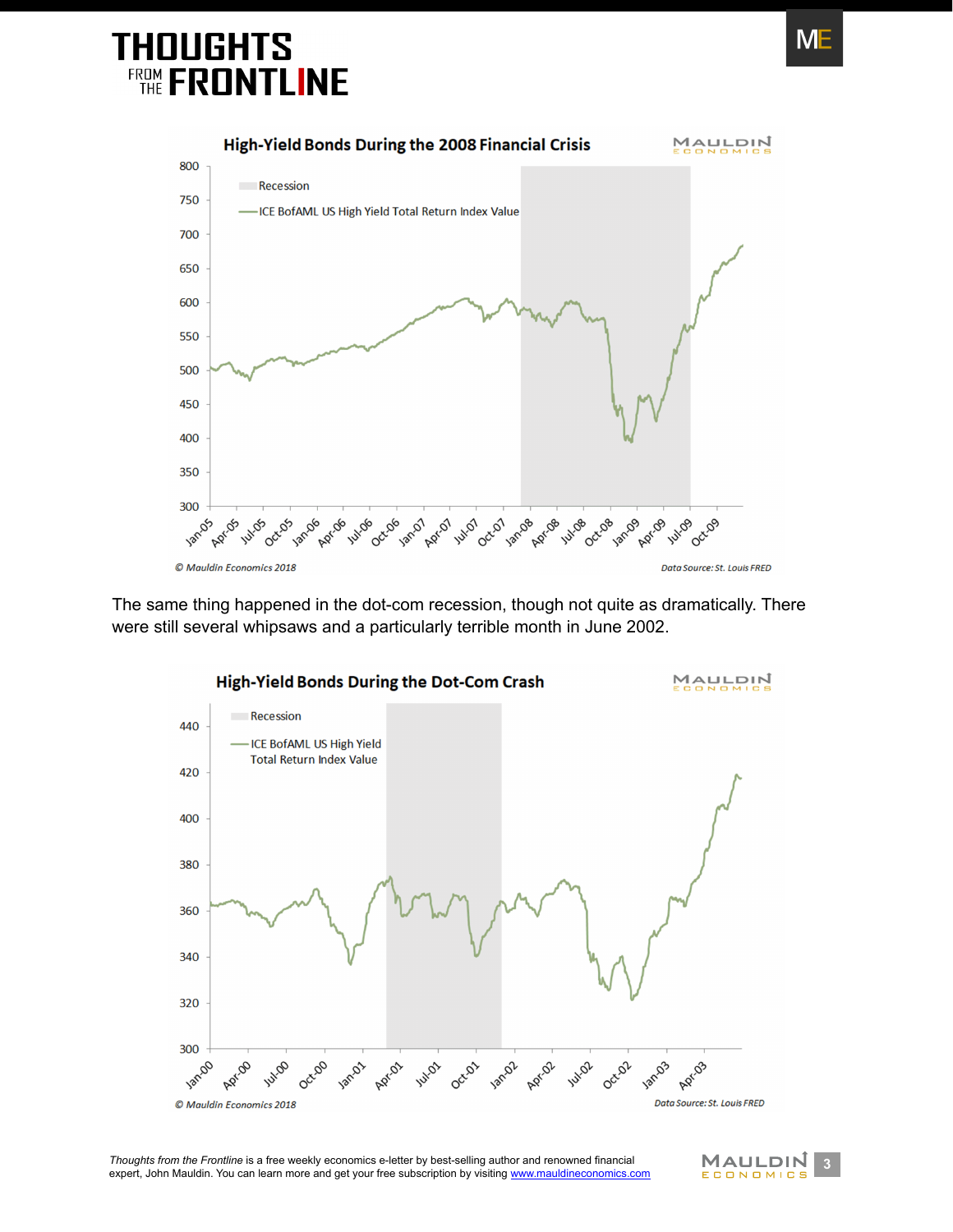This time, I believe the collapse will go deeper and happen faster because Dodd-Frank has decimated market makers' ability to cushion it. Likewise, the Fed will be reluctant to bail out ridiculously priced bonds like WeWork and its many covenant-lite, unsecured brethren. And rightly so, in my view.

(By the way, *Over My Shoulder* subscribers can now read Louis Gave's important *Illusion of Liquidity* report [here](https://www.mauldineconomics.com/over_my_shoulder/louis-gave-the-illusion-of-liquidity). It's a must-read if you own any kind of bonds. Soon I will share a great Grant Williams letter on the unfolding high yield madness, too. [Click here to learn how you can](http://www.mauldineconomics.com/go/v399dc/MEC)  [get it.](http://www.mauldineconomics.com/go/v399dc/MEC))

But if it's not high yield, something else will set off the fireworks. There's always a train that shouldn't be there, a dog that didn't bark, always *something*. We may not even recognize it at the time. Remember, then-Fed Chair Ben Bernanke said in 2007 that the subprime debt problem was "contained." Whatever starts the next credit crisis, authorities will assure us it is "contained." (Spoiler: It won't be.)

Last week, I read a powerful chapter by my friend [William White,](http://williamwhite.ca/about/) former chief economist for the Bank of International Settlements and now chairman for the OECD economic committee. I read everything from Bill that I can get my hands on. He is my favorite central banker in the world. This paragraph jumped out at me (emphasis mine):

#### *… the trigger for a crisis could be anything if the system as a whole is unstable. Moreover, the size of the trigger event need not bear any relation to the systemic outcome. The lesson is that policymakers should be focused less on identifying potential triggers than on identifying signs of potential instability.*

*This implies that paying attention to macroeconomic "imbalances" may pay bigger dividends than trying to assess financial instability through highly disaggregated "risk maps" of the sort currently being encouraged by the G20 and the IMF. The latter are not only expensive to monitor, but potential rupture points in the financial fabric can change rapidly in real time.*

*Perhaps more important, serious economic and financial crises can have their roots in imbalances outside the financial system.*

As I will show in this letter and others, the system *itself* is unstable. Predicting the actual trigger in advance is difficult. I can imagine numerous possible "triggers" for the coming credit crisis.

As in the biblical book of Revelation, the initial credit crisis stemming from the fall of highyield bonds will be merely the *beginning of woes*. Illiquidity will spread as lower-end corporate bonds fall to junk ratings. Legal and contractual constraints will then force institutions to sell, pressuring all except the highest-grade corporate and sovereign bonds. Treasury and primerated corporate bond yields will go down, not up (see 2008 for reference on this). The selling will spill over into stocks and trigger a real bear market—much worse than the hiccups we saw earlier this year.

I give the probability of the credit crisis in the high-yield junk bond market somewhere close to 95%. For the record, nothing is 100% certain, as we don't know the future. But I think this is pretty much baked in the cake.

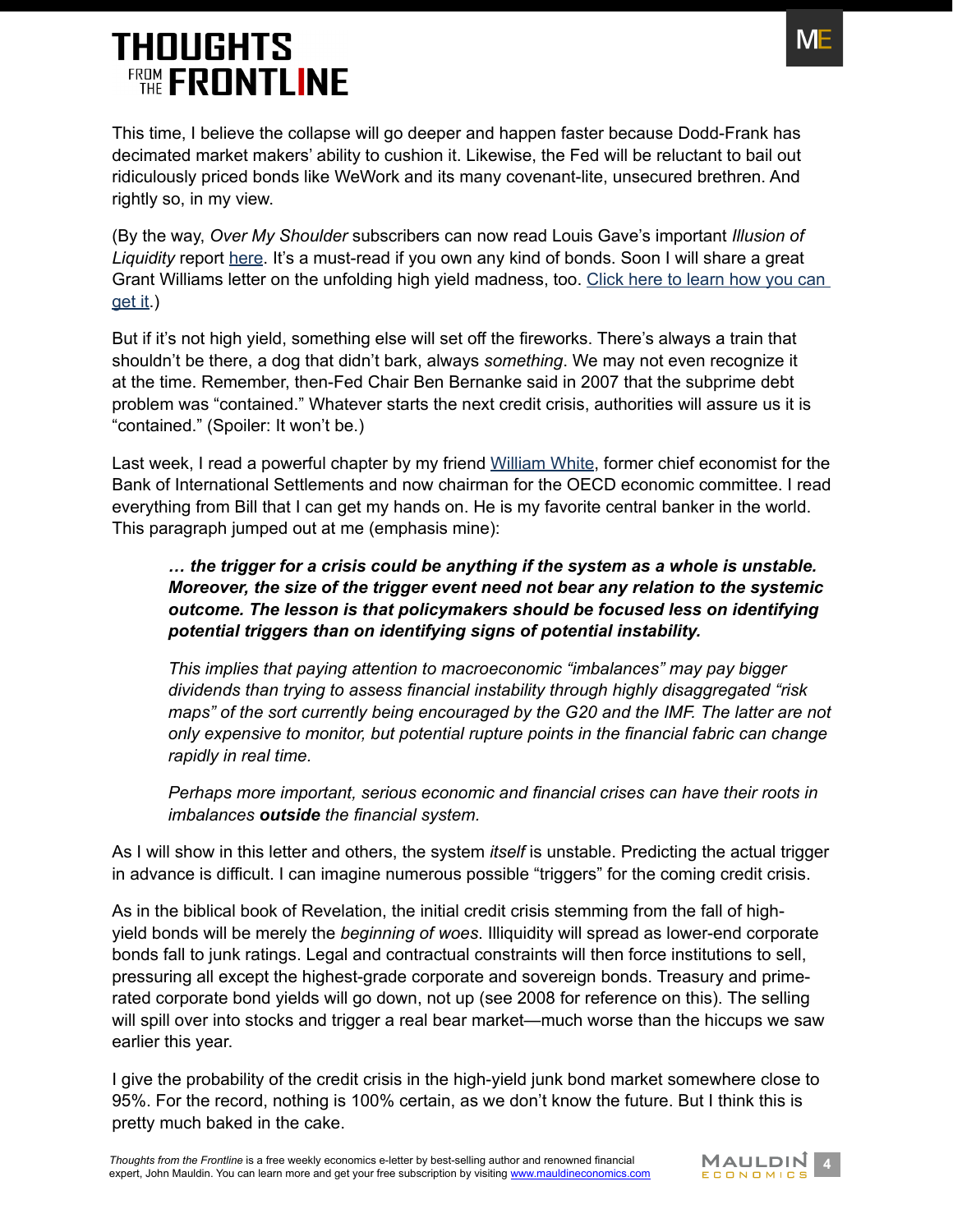

#### <span id="page-4-0"></span>**Lending Drought**

Remember how Peter Boockvar describes the new cycle. Instead of recession pushing asset prices lower, lower asset prices *trigger* the recession. That will be the next stage as falling stock and bond prices hit borrowers. Rising defaults will force banks to reduce their lending exposure, drying up capital for previously creditworthy businesses. This will put pressure on earnings and reduce economic activity. A recession will follow.

This will not be just a US headache, either. It will surely spill over into Europe (and may even start there) and then into the rest of the world. The US and/or European recession will become a global recession, as happened in 2008.

Aside: Europe has its own set of economic woes and multiple potential triggers. It is quite possible Europe will be in recession before the ECB finishes this tightening cycle. With European rates already so low, and the ECB having already bought so much corporate debt, I wonder how else they will try to bring their economy out of recession? Everything is on the table.

As always, a US recession will spark higher federal spending and reduce tax revenue, so I expect the on-budget deficit to quickly reach \$2 trillion or more. Within four years of the recession's onset, total government debt will be at least \$30 trillion, further constraining the private capital markets and likely raising tax burdens for everyone—not just the rich.

#### <span id="page-4-1"></span>**Political Backlash**

Meanwhile back at the ranch, job automation will intensify with businesses desperate to cut costs. The effect we already see on labor markets will double or triple. Worse, it will start reaching deep into the service sector. The technology is improving fast.

Needless to say, the working-class population will not like this and it has the power to vote. "Safety net" programs and unemployment benefit expenditures will skyrocket. The chart below from Philippa Dunne of The Liscio Report shows the ratio of workers covered by unemployment insurance is at its lowest level in 45 years. What happens when millions of freelancers lose their incomes?

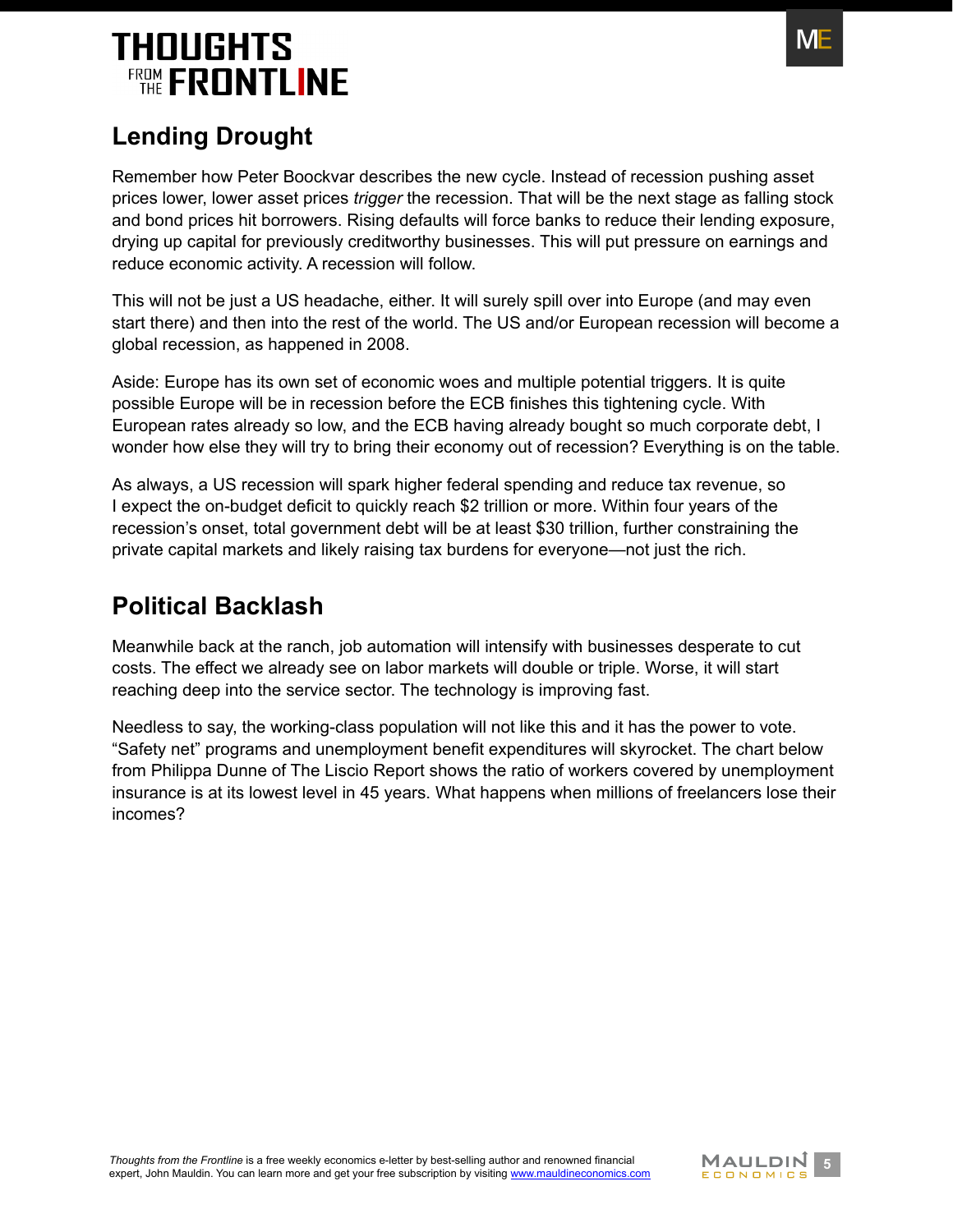

*Source: The Liscio Report*

The likely outcome is a populist backlash that installs a Democratic Congress and president. They will then raise taxes on the "rich" and roll back some of the corporate tax cuts and increase regulatory burdens. They may even adopt my preferred consumption-oriented Value Added Tax (VAT)… but without the "reduce income taxes and eliminate payroll taxes" part that I suggested in 2016.

 At a minimum, this will create a slowdown but more likely a second recession. Recall (if you're old enough) the back-to-back recessions of 1980 and 1982. That was an ugly time for those of us who lived through it.

Of course, that presumes a recession before the 2020 election. It may not happen—I put the odds at about 60–70%. Also, it is possible the Democrats will fumble what for them will be a golden opportunity. I'm not sure Republicans should view that as a "win" because they will then have to deal with the eventual recession themselves instead of being in opposition. I think by the latter part of the 2020s, US total government debt will be at \$40 trillion. You think Washington is paralyzed now? You've seen nothing yet.

My friend Neil Howe thinks we could see a socially conservative, fiscally liberal party gain power. (Some would argue one already did, given the current GOP's spending binge.) But in any scenario, I see very little chance the federal government will shrink or reduce its impact on the economy. That is already a big problem and will only grow.



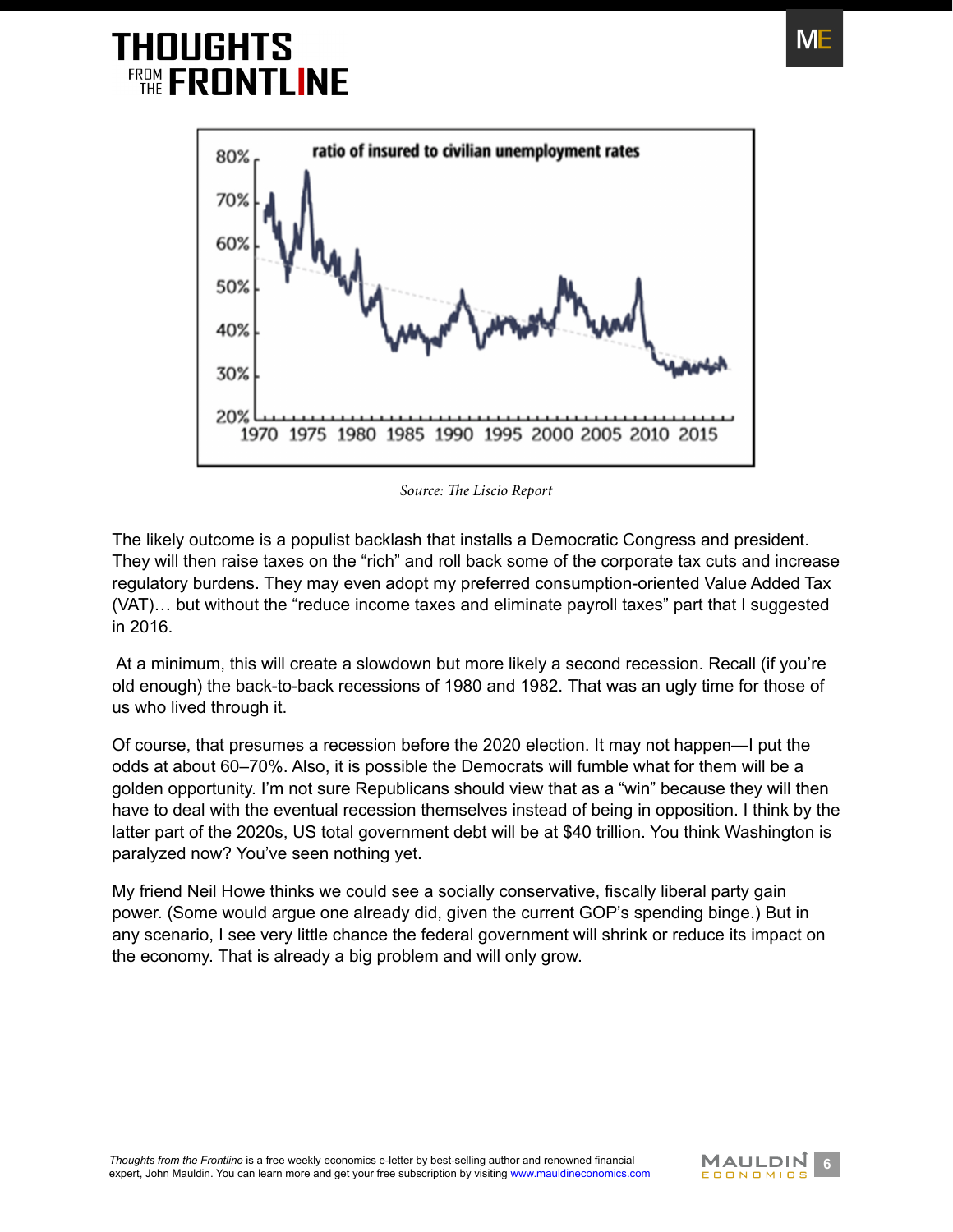

#### <span id="page-6-0"></span>**The Great Reset**

Unemployment may approach the high teens by the end of the decade and GDP growth will be minimal at best. What do you call that condition? Certainly not business as usual. Long before that happens, the Federal Reserve will have engaged in massive quantitative easing. There's a lot of misunderstanding about QE, so let me clarify something important.

Quantitative easing is not about "printing money." It is buying debt with excess bank reserves and keeping that debt on the Fed's balance sheet as an asset. The Bank of Japan is an example. They did not put currency (yen) into the market. That's how Japan still flirts with deflation and its currency has gotten stronger. QE is the *opposite* of printing money, though there is a relationship. That's one reason central bankers like it.

As this recession unfolds, we will see the Fed and other developed world central banks abandon their plans to reverse QE programs. I think the Federal Reserve's balance sheet assets could approach \$20 trillion later in the next decade. Not a typo—I really mean \$20 trillion, roughly quintuple what they did after 2008. They won't need to worry about the deflation that usually accompanies such deep recessions (dare we say depression?) because the Treasury will be injecting lots of high-powered money into the economy via deficit spending. But since we have never been in this territory before, I must say this is only my guess.

If that's what they do, will it work? No. The world simply has too much debt, much of it (perhaps most) unpayable. At some point, the major central banks of the world and their governments will do the unthinkable and agree to "reset" the debt. How? It doesn't matter how, they just will. They'll make the debt disappear via something like an Old Testament Jubilee.

I know that's stunning, but it's really the only possible solution to the global debt problem. Pundits and economists will insist "it can't be done" right up to the moment it happens—probably planned in secret and announced suddenly. Jaws will drop, and net lenders will lose.

While all that is brewing, technology will keep killing jobs. Many mainstream commentators and serious analysts like Karen Harris (see *[The Great Jobs Collision](http://www.mauldineconomics.com/frontlinethoughts/the-great-jobs-collision)*) are projecting that 20–40 *million* jobs will be lost in the US alone and hundreds of millions across the developed world.

As we get into the 2020s, the presidency and Congress will again be whipsawed, and we will begin to discuss Bernie Sanders' "crazy" universal basic employment idea, or others like it. By then, the idea will not be considered crazy, but the only feasible choice. Even conservative politicians can see the light when they feel the heat.

All of this is going to lead to the most tumultuous decade in US history, even if we somehow (hopefully) avoid throwing a war into the mix, as is typical of the end of a Fourth Turning. Typically, the end of a Fourth Turning (which started in 2007, according to Neil Howe), has been accompanied by wars. This one could, too, though I think we will more likely see multiple lowgrade skirmishes.

If we somehow get through all that, and particularly the Great Reset, the 2030s should be pretty good. In fact, think incredible boom and future. No one in 2039 will want to go back to the good old days of 2019. Our kids will think it was the Stone Age. But we have to get there first.

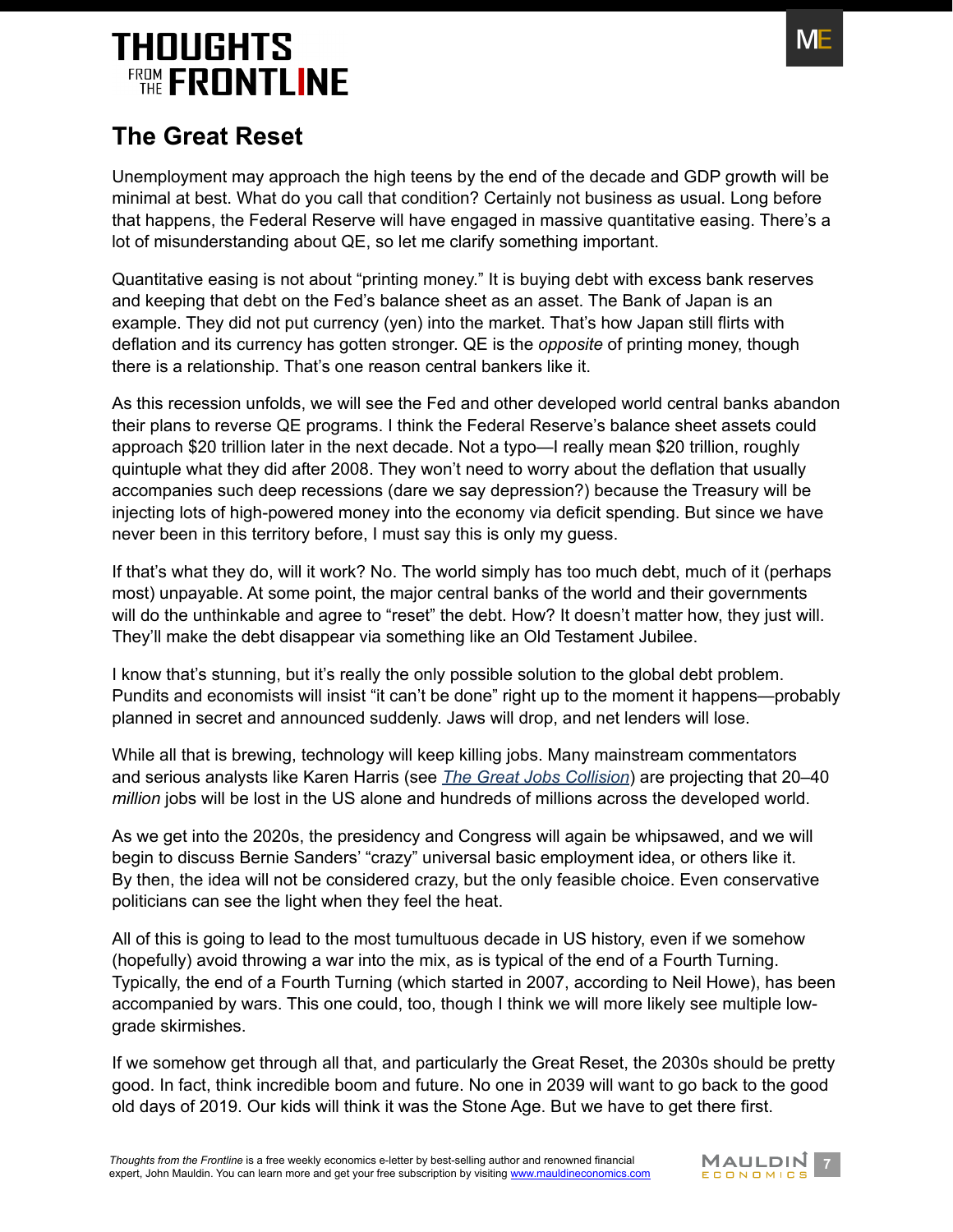

#### <span id="page-7-0"></span>**Wrong Track**

I keep coming back to this train-wreck metaphor because it fits so well. I said Casey Jones plowed into a train that wasn't supposed to be there. The full story is a little more complicated.

Railroads in 1900 knew the danger of collisions. They took extensive precautions to make sure it didn't happen. The stopped train in front of Casey Jones had pulled off onto a siding like it was supposed to. The error was that its last four cars were stuck on the main line because an air hose had broken, locking their brakes.

This is a good analogy for our financial system. We know bad things can happen. We have systems to prevent them and limit their damage. Those systems are only as good as the people who manage them… and even then, surprises happen, and the safeguards fail.

What broken air hose will push the financial system close to collapse and bring on the Great Reset? I don't know, nor do I know when it will break. But I'm quite sure it will happen. Now is the time to get ready. There's no Casey Jones to save us.

Winston Churchill said America always does the right thing—after we try everything else. Maybe we can find that middle and "work it out" before the crisis. America has shifted before. Maybe that's only a dream, but it's one we better hope comes true.

In later letters, we will talk about how to protect your portfolios and trade through the coming crises. You don't have to go gently into that good night. You can get off the train. There is plenty of time, but you need to start planning now.

#### <span id="page-7-1"></span>**Dragon, Raleigh and Cleveland**

A quick note to anyone who had trouble with [last week's offer](http://www.mauldineconomics.com/frontlinethoughts/credit-driven-train-crash-part-1#writing) on the Dragon Professional speech recognition software. A technical problem kept some of you from getting the 50% discount I had arranged. That is now fixed, so please try again if you were deterred. You can [click here](https://shop.nuance.com/store/nuanceus/custom/pbpage.john-mauldin-secret-weapon) or call Nuance customer service at 888-781-1189 to order. Dragon greatly increased my writing productivity and I know it will help yours, too.

Next week, I go to Raleigh, North Carolina, where I'll see some old friends like Mark Yusko and speak at The Investment Institute. Then in June, I'll be in Cleveland for an overdue medical checkup with Dr. Mike Roizen. I then intend to stay home, write, rest, and workout for June and July. I'm sure something will intrude, but that is the plan as of now.

Last week, I met with (and spoke for) my friends at Swan Global Management and learned more about Puerto Rico and lower taxes. Much of their top management has already moved to the island. I also met with my old friend Raghuram Rajan, former Reserve Bank of India head and now on the Chicago Booth faculty. What a great conversation that was. I am, at this very moment, flying back from Orange County where I spent some quality time with my great friend Rob Arnott.

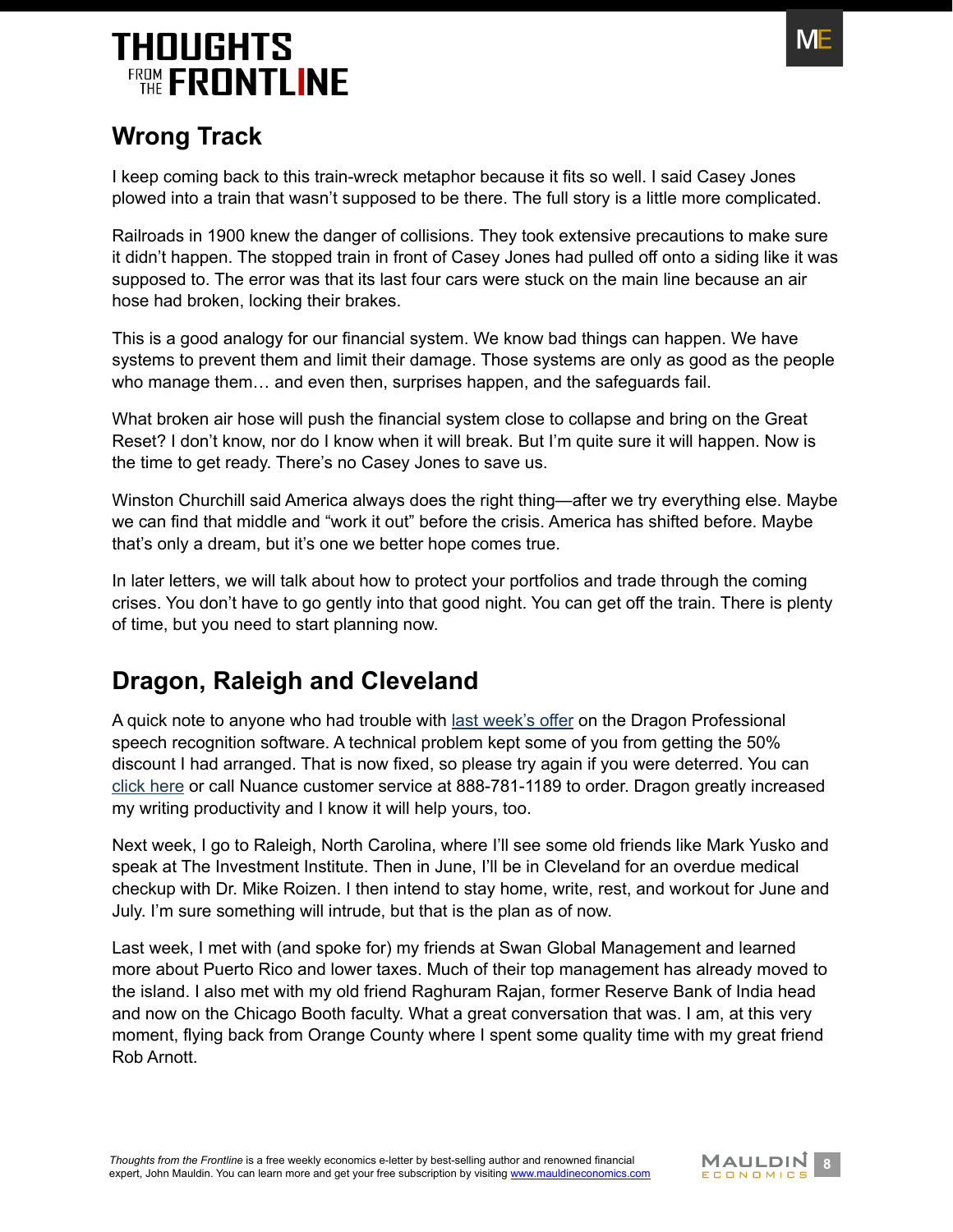

In between all that, I had some great phone calls. I love talking to some of the smartest people I know, just sharing their thoughts with me. When you can get Woody Brock or Lacy Hunt to explain the world to you? Priceless. Pick up your phone and call your friends and family. That touch point is priceless for all of us.

With that, I will hit the send button. Have a great week!

Your planning on ways to get through and to the other side of the Great Reset analyst,

of if Maddi

John Mauldin [subscribers@mauldineconomics.com](mailto:subscribers%40mauldineconomics.com?subject=)

<http://www.mauldineconomics.com/members>